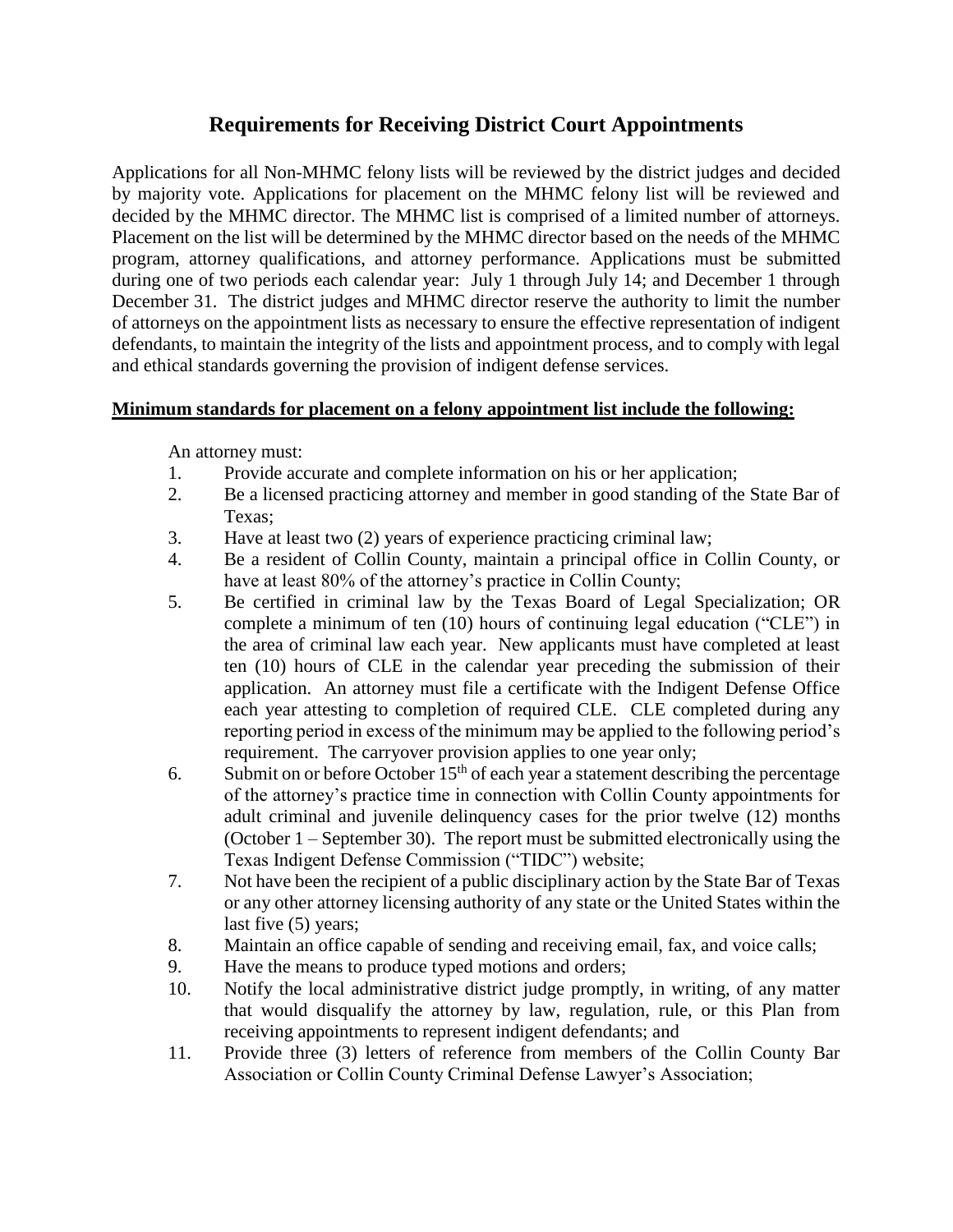#### **Additional eligibility requirements for each graduated list are as described below. An attorney may apply for and be placed on more than one list:**

#### **1. State Jail and Third Degree Felonies**

An attorney must:

a. Be certified in criminal law by the Texas Board of Legal Specializtion; OR have experience as lead counsel in at least four (4) criminal cases tried to verdict before a jury. The styles and cause numbers of each case must be included in the application.

### **2. Second and First Degree Felonies**

An attorney must:

- a. Have at least four (4) years of experience practicing criminal law; and
- b. Be certified in criminal law by the Texas Board of Legal Specialization; OR have experience as lead counsel in at least eight (8) cases tried to verdict before a jury, at least four (4) of which were felonies. The styles and cause numbers of each case must be included in the application.

# **3. Crimes Against Children ("CAC")**

An attorney must:

- a. Have at least five (5) years of experience practicing criminal law;
- b. Have at least three (3) years of experience handling CAC cases;
- c. Have at least eight (8) hours of CLE in sex crimes; and
- d. Be certified in criminal law by the Texas Board of Legal Specialization; OR have experience as lead counsel in at least six (6) felony cases tried to verdict before a jury, and experience as lead counsel in at least six (6) trials of CAC cases tried to verdict before a jury. The styles and cause numbers of each case must be included in the application.

# **4. Appeals and Non-Capital Writs**

An attorney must:

- a. Be certified in criminal law or criminal appellate law by the Texas Board of Legal Specialization;
- b. Have personally authored and filed at least three (3) criminal appellate briefs or post-conviction writs of habeus corpus;
- c. Have submitted an appellate writing sample approved by a majority of the district judges; or
- d. Have worked as a briefing clerk of an appellate court of record for at least one (1) year.

# **5. MHMC Cases:**

An attorney must:

a. Be approved for the corresponding felony list;